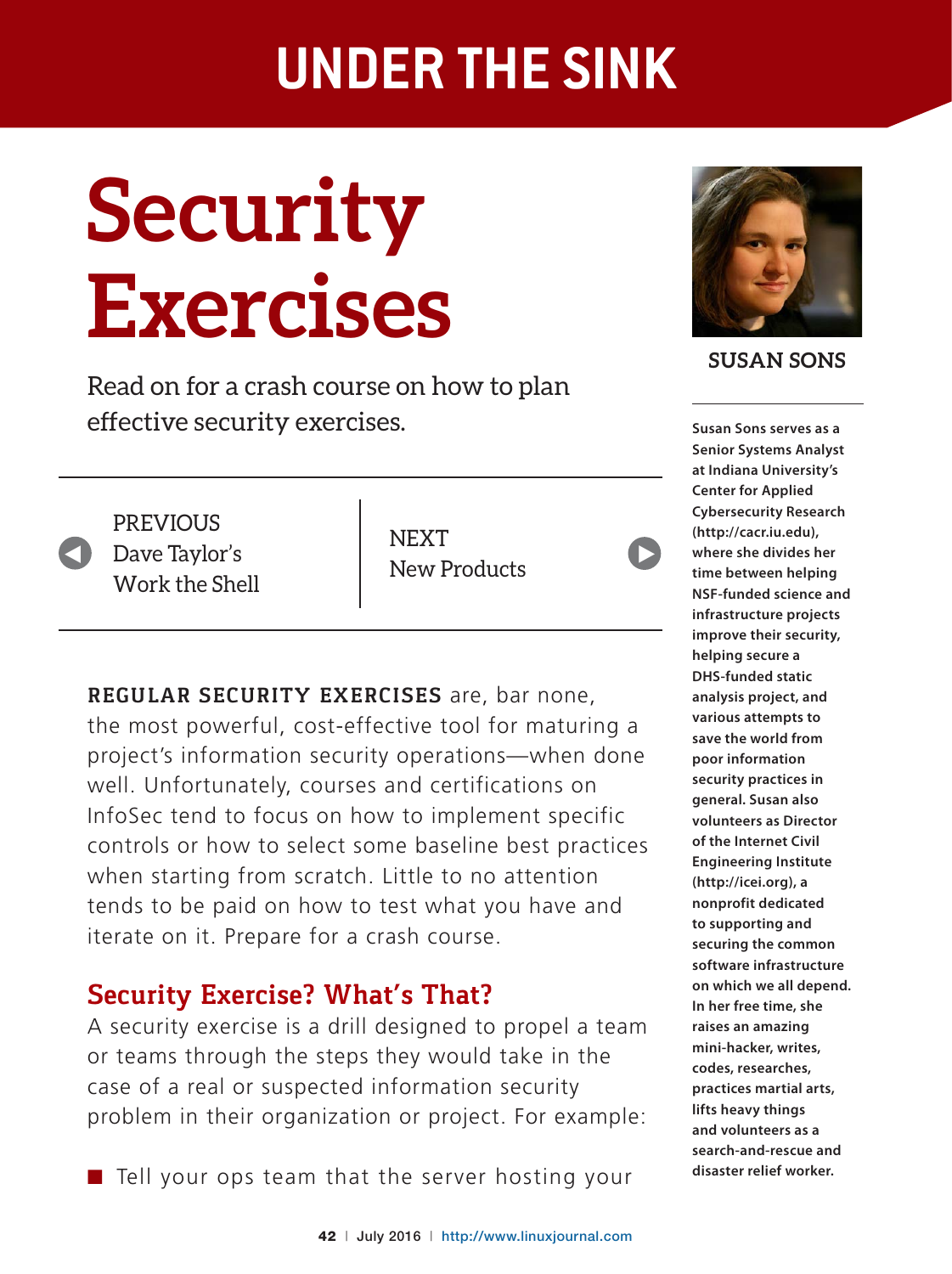internal bug tracker has experienced data loss due to a critical RAID controller failure. Have them rebuild the server from backups on spare hardware to show that the backups are viable, spare hardware available and the process known and workable.

■ Start running an otherwise innocuous, but memory-intensive, piece of unauthorized software on a development server. See how long it takes for someone to notice and what he or she does about it.

# **Isn't This Dangerous?**

Security exercises are not the first step in running an InfoSec program for a project of any size. The first step is coming up with a plan or set of policies appropriate to the size and complexity of the project. For a very small, all-volunteer open-source project, this may be as simple as "Our project manager, \$name, accepts risk on behalf of the project and our information security officer, \$name, is in charge in the case of a suspected security incident; the integrity of our code base will be prioritized first, confidentiality of yet-undisclosed vulnerability information second and availability of services third." For a larger, more complex organization with paid staff, this normally will start with a Master Information Security Policy and Procedures document supported by a number of other policy documents.

In either case, step one is establishing roles and responsibilities; step two is establishing operational expectations, and step three is testing that your policies, procedures and expectations *work*. If you aren't testing, you don't really know that it works.

Scheduling exercises at a predictable time and reminding others when it will happen prevents confusion among staff. It is wise to begin with low-impact exercises (more on this below) that don't leverage production systems, and move on to higher-potential-impact exercises only when the organization's infrastructure and personnel have had most of the bugs shaken out. If something as small as a runaway process on a single server can seriously impact your business, it's better to find out at a planned time with all hands on deck than at 4am on a holiday when no one who knows what to do can be reached. The whole point of security exercises is to increase resilience: raise the threshold of what is normal for your team to deal with, what your systems can shrug off.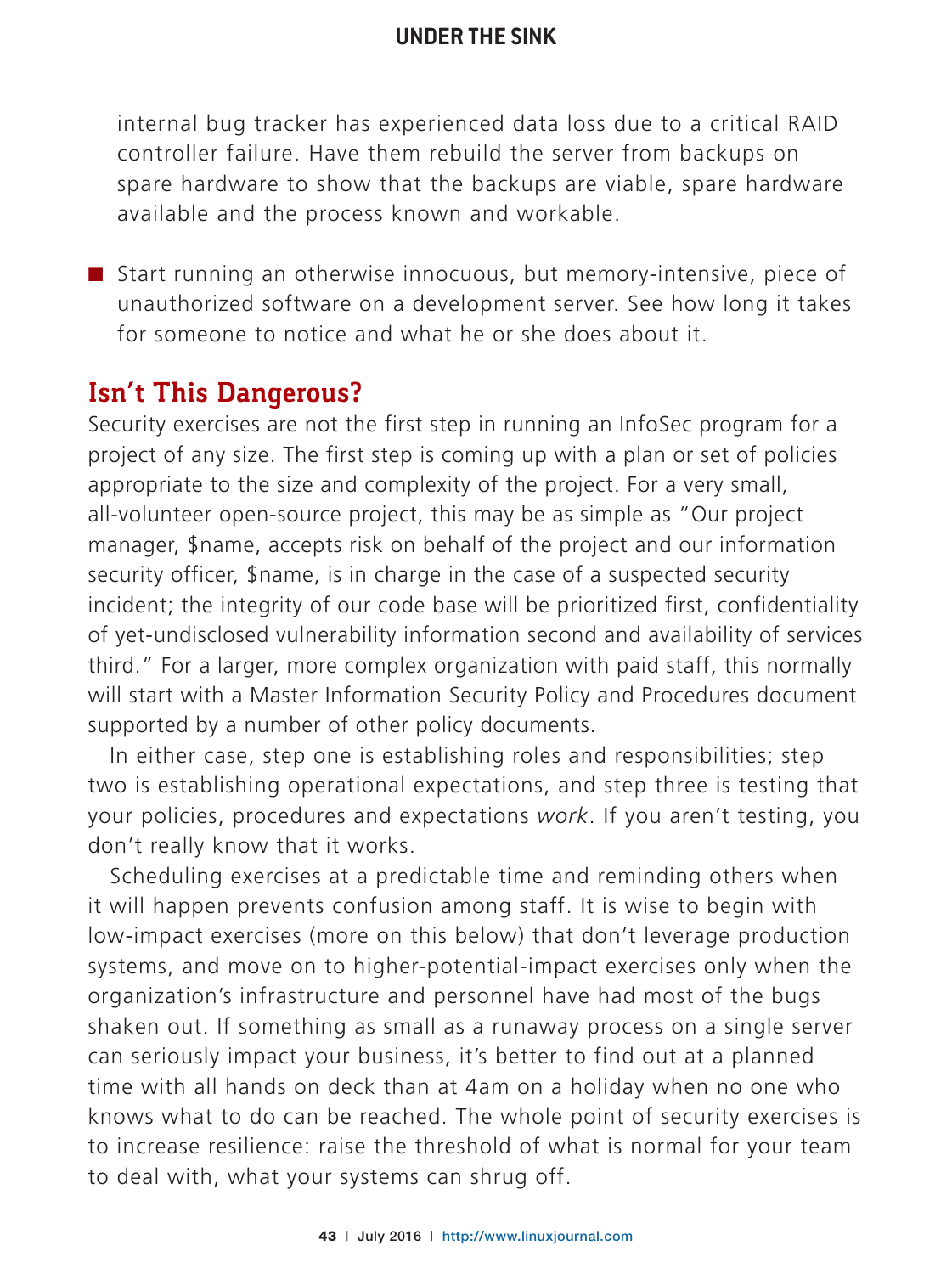# **Why Are Security Exercises Important?**

When I respond to a security incident that's gone disproportionately bad that is, far worse than the incident should have gone given the resources and security needs of the organization—it tends to be true that more than one thing has gone wrong. However, the root cause of how those things were all allowed to go wrong at once is almost one or both of two things: lack of interest in and support for information security from organization leadership, or the failure mode I call "death by supposition".

"Death by supposition" is when we make decisions based on "facts" that are *supposed* to be true, but have not been *tested* by us. For example, suppose that hardware or software will behave the way the vendor said it would. Suppose that anybody in the company remembers the incident response plan that was written, approved and stuck in a drawer two years ago. Suppose that the "best practices" written for companies in your sector don't overlook some way in which the sector has changed, or your company is unique. Suppose that your backups work the way they were designed to, and nothing has gone awry in the 25 updates since the system was put in place 18 months ago. Suppose that your VPN hardware fails closed the way the vendor's sales staff insisted that it would.

Supposition kills, and it's an insidious killer because, unlike bad leadership, it's easy to miss. We often aren't aware of our assumptions until something goes horribly wrong—better for that something to be a simulated attack than a real one, leading only to simulated consequences.

Security exercises, done right, will do the following:

- Reveal whether systems and technical controls (still) work as expected.
- Ensure that security, ops, leadership and other team members are on the same page.
- $\blacksquare$  Reveal holes in procedures and policies.
- $\blacksquare$  Provide your team with vital practice at operations that may someday need to be done quickly and/or under stress, especially disaster recovery and incident response procedures.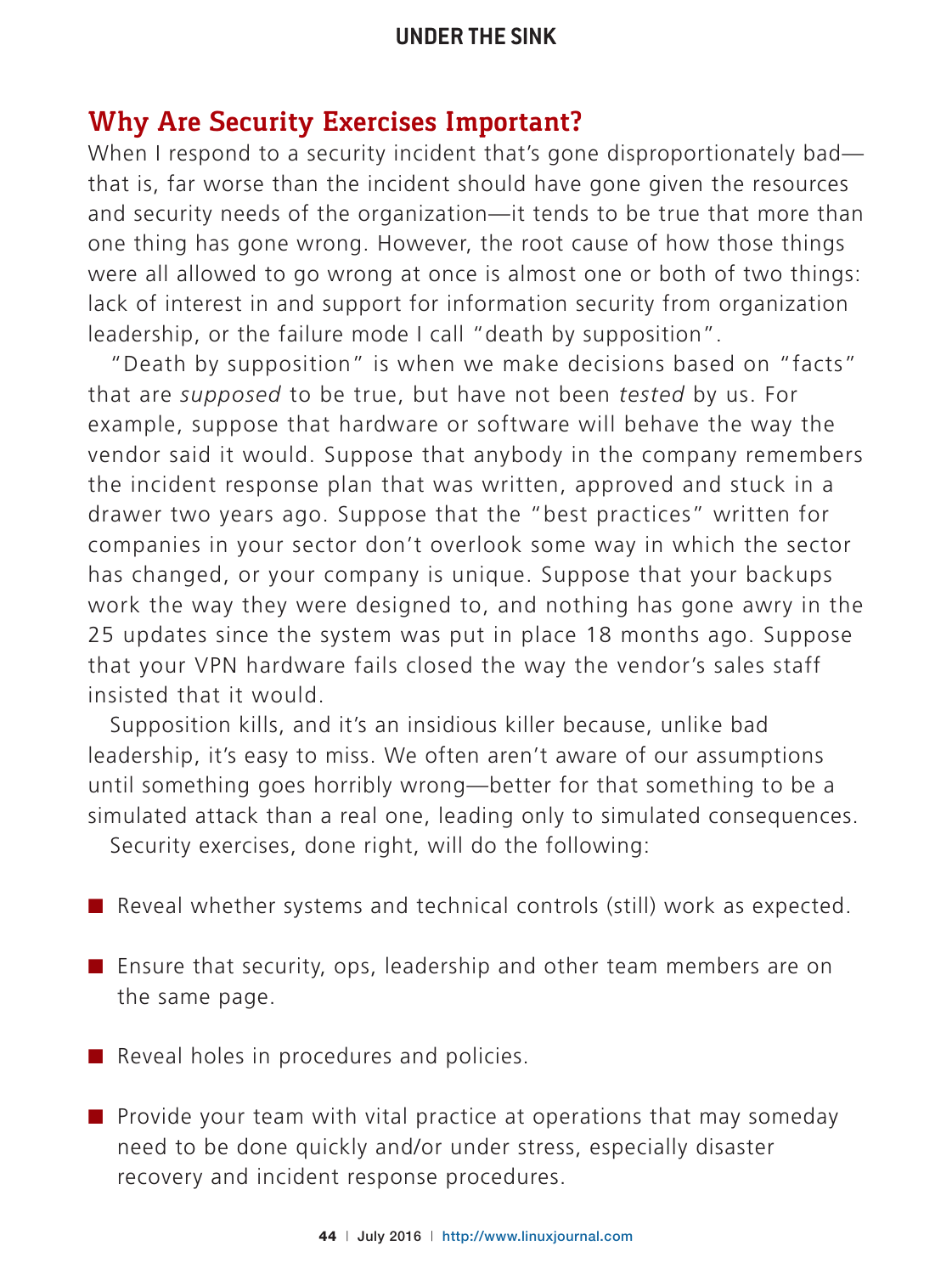- Provide your team with *stress inoculation*. This is something that SWAT teams, martial artists, search-and-rescue teams, firefighters, military and so on already know is an essential part of their live drills: getting used to something so it doesn't register as such a large stressor any more.
- $\blacksquare$  Provide non-security personnel and security personnel alike with valuable hands-on security training.
- $\blacksquare$  Improve the relationships needed to make security improvements and incident response go more smoothly.

Most important, well-executed security exercises take your organization from the land of supposition to actually knowing where your weaknesses are, where your resources should be going, and what you are doing right. Don't guess. Know.

#### **What Makes a Good Security Exercise?**

Asking what makes a good security exercise a lot like asking what makes a good martial arts or search-and-rescue exercise. If you exercise only once or do only one kind of exercise, you won't get the results you are after. The right question is "What makes a good security exercise *program*?"

The answer is:

- $\blacksquare$  Regularity.
- **Purpose and focus.**
- Attention.
- $\blacksquare$  Follow through.

# **Good Security Exercises Happen Regularly**

In a small organization without much in the way of infrastructure, run an exercise once per quarter. It doesn't have to be over-the-top in scope. Just make sure you are doing *something* regularly.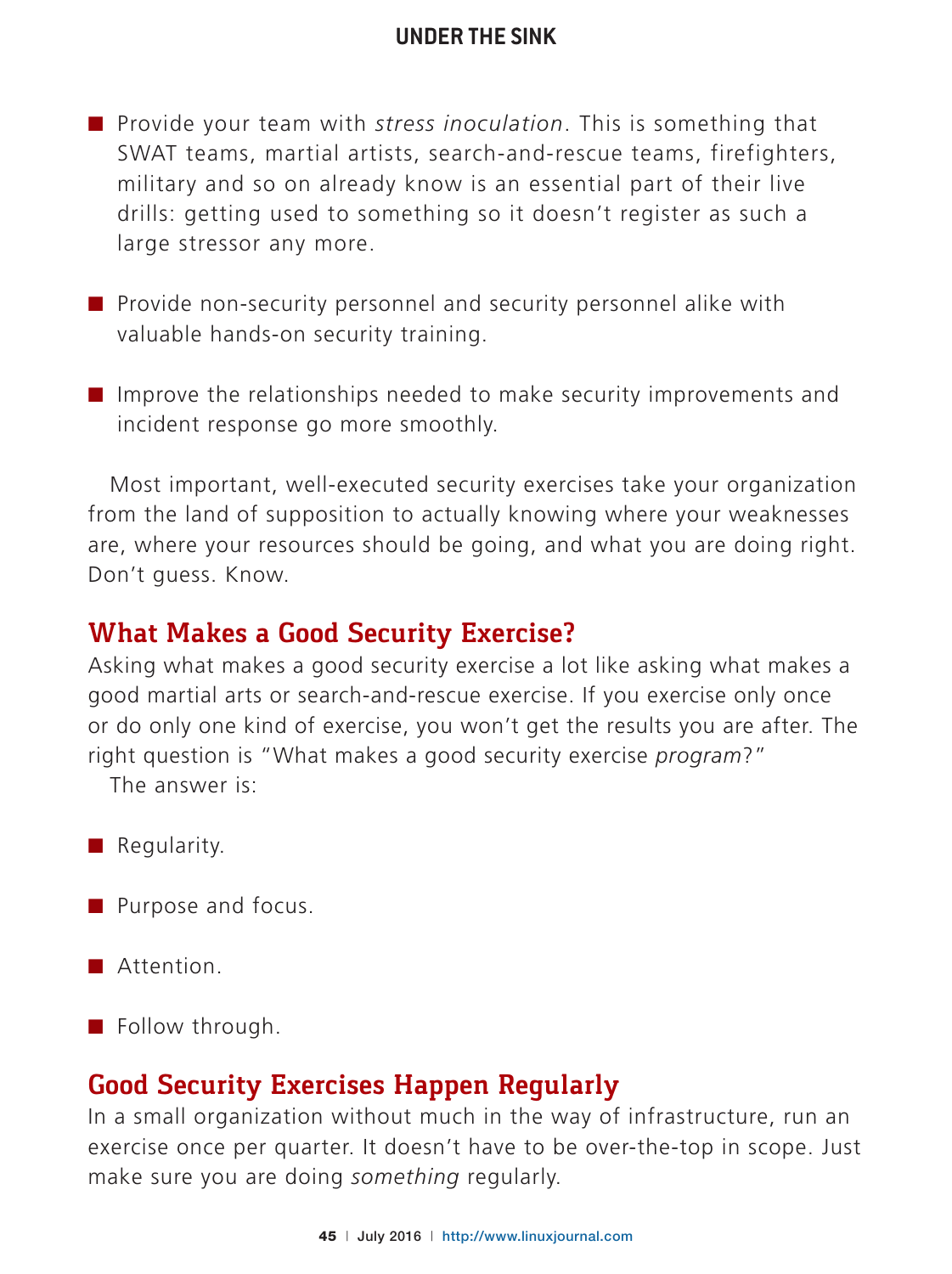In a medium-sized organization with some dedicated IT resources and some in-house infrastructure to look after, run an exercise once per month. This gives you enough time to design the exercise well, do a thorough postmortem and integrate what you've learned into your security operations.

In a large organization with complex IT infrastructure, security exercises should be a near-constant affair, carried out within various units and across units with support from your security team. Consider building out some infrastructure to make exercises easy to run frequently.

These are rough guidelines only; use your brain and a little trial and error to find the right interval for your organization. Don't be afraid to run exercises when key people are missing. Often, real incidents happen at the least convenient time possible: when the security officer is on a long flight, when a needed systems administrator is out sick and so on. Get used to the unexpected.

#### **Purpose and Focus Matters**

If I listed all the security exercises I could think of, and your organization drew and ran a random one each month, you'd probably be better off than if you ran no exercises at all. However, exercises tailored to your organization and infrastructure are far more effective. Much of an exercise's quality comes from its planning.

# **What Are You Exercising?**

Each security exercise may be exercising people, systems, policy and procedures, or some combination of the above. Note that I said "exercising" rather than "testing". Security exercises are most effective when they are used as a diagnostic and training utility rather than as a performance evaluation. Using security exercises as a performance metric for personnel tends to decrease the quality of collaboration and initiative during both real and simulated incidents. In the organizations with the most effective security programs, exercises pit team members against the exercise, rather than against one another or against an evaluation mechanism.

In organizations where security exercises are new, they often are broad—for example, "Can we restore this system from backup?" or "What do we do if our password database is leaked?" In organizations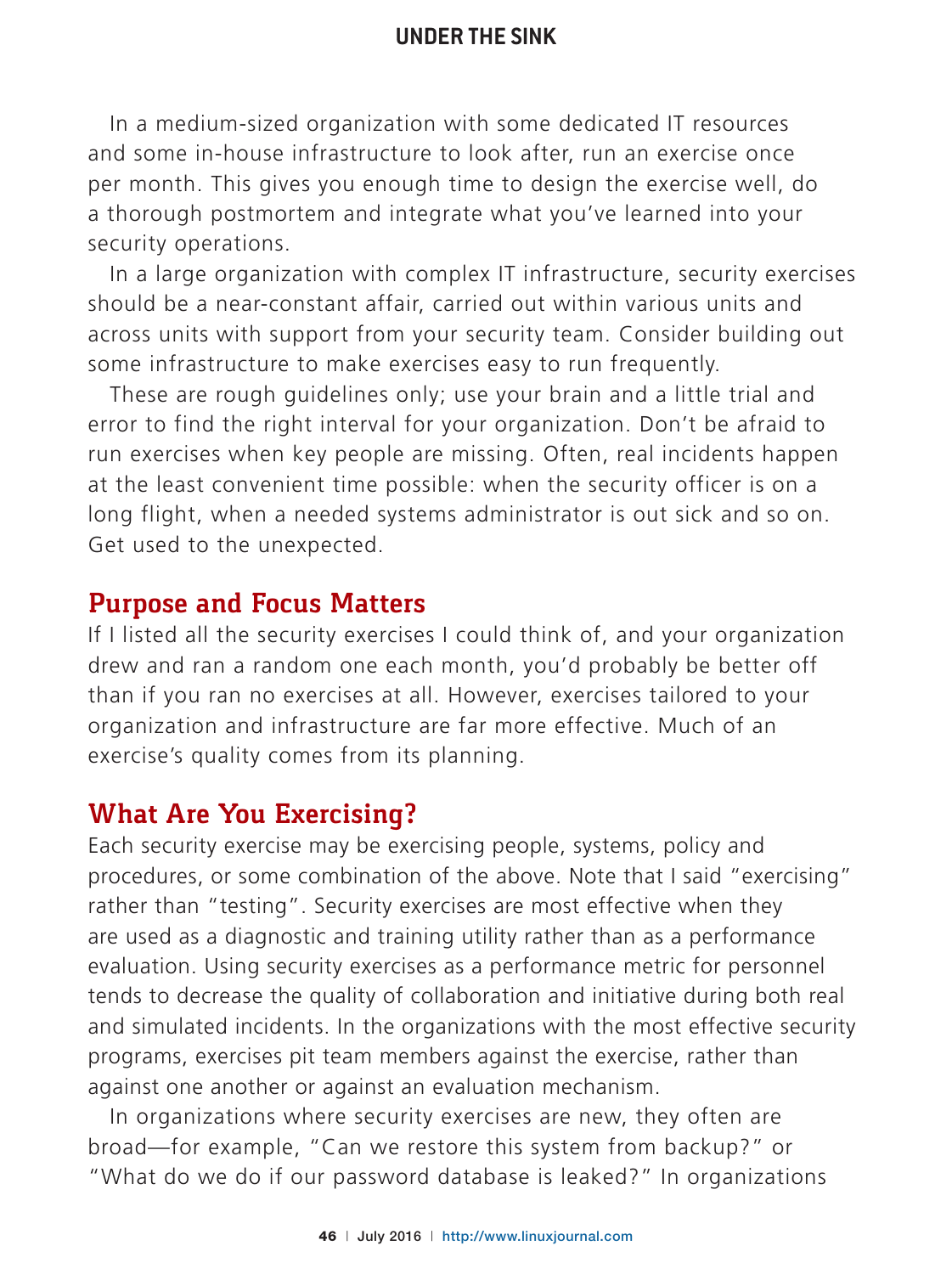with more practice, exercises often are a mix of the broad, end-to-end kind with more targeted exercises that test specific capabilities, such as detection, ability to bring specific systems up or down smoothly, response to specific attacks and so on.

I keep a list of things I'd like to test via security exercises for each project/organization I'm responsible for. The list contains:

- $\blacksquare$  Any issue for which we've argued whether the control we have is the "right" control.
- Any system or component we haven't tested recently (or at all).
- Any known vulnerability we *think* we've closed.
- Any known vulnerability we haven't effectively closed and to which I'd like to draw leadership or team member attention.
- $\blacksquare$  Anything that looks like a single point of failure—including people.
- Any behavior we assume our team members will do, but haven't tested recently.
- Procedures for "black swan" events—potentially devastating security events that also are rare/unlikely enough that we have practice dealing with them only if we create that practice.
- Procedures that involve roles for which we've had personnel turnover.
- Procedures where I'm not sure it's clear who will be doing what task or job.

# **Prep**

Once you've chosen your exercise focus, prepare for it. Unless your organization is *very* mature from a security standpoint, this will begin with setting a schedule and notifying everyone in the organization, then reminding them again just before the exercise starts.

The simplest security exercises are what we call *tabletop exercises*.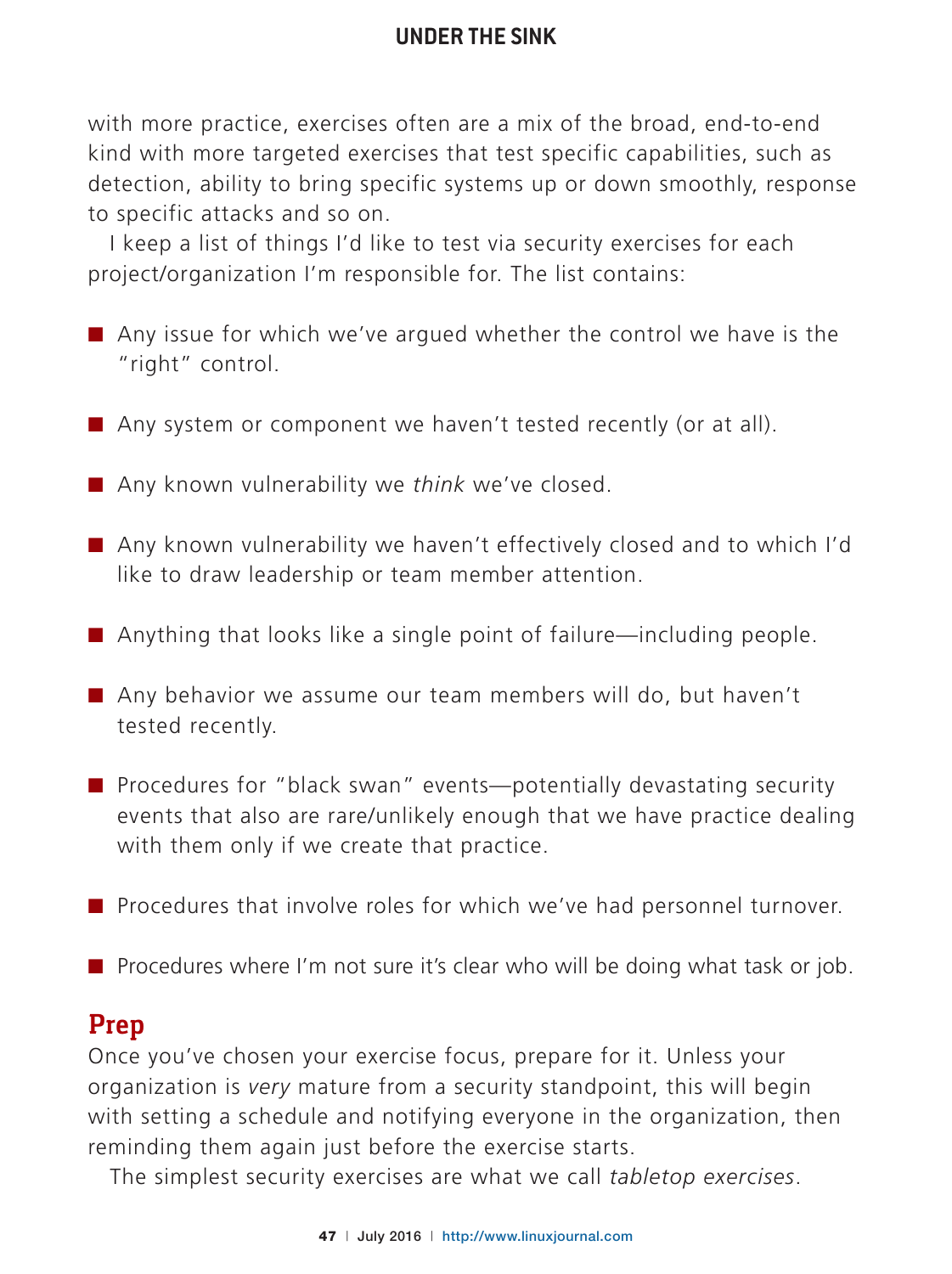In a tabletop exercise, all the relevant parties sit down together and, in real time, walk through a hypothetical scenario noting everything that would be done in response to a problem. Tabletop exercises are the least informative type of security exercise because they lack realism, but they're also the most lightweight exercise to run.

A tabletop security exercise requires:

- $\blacksquare$  An exercise scenario, written up in as much detail as possible and well understood by the person running the exercise.
- $\blacksquare$  A way for everyone on the team to meet in real time: conference room, conference call, IRC, video conference—whatever works best for your team.
- $\blacksquare$  All of the principals relevant to the organization's potential response to this scenario.
- $\blacksquare$  Anyone else who would benefit from participation in the exercise.
- $\blacksquare$  Excellent note-taking.

That's it. So, you now have no excuse not to at least run tabletop security exercises within your group.

*Live exercises* are a bit more involved, but they provide a wealth of information and experience to your team that can't be gotten in any other way apart from having something actually go wrong. There are, of course, degrees of "live-ness". It's acceptable—and often easiest on your team—if you start at the less-ambitious end, where you present a hypothetical then step through the resolution live, then progress to more involved exercises where problems are introduced on actual systems.

A live exercise will involve at least a Blue Team and a Red or White Team (possibly both). The Blue Team is the defenders. That team will be doing its job throughout the exercise much as it would during a real incident. The Red Team is the attacker. That team causes whatever problem sets off the exercise, and in advanced adversarial exercises, may continue to act throughout the duration of the exercise. The White Team is the referee. It may provide clarification throughout the exercise, observe and so on, but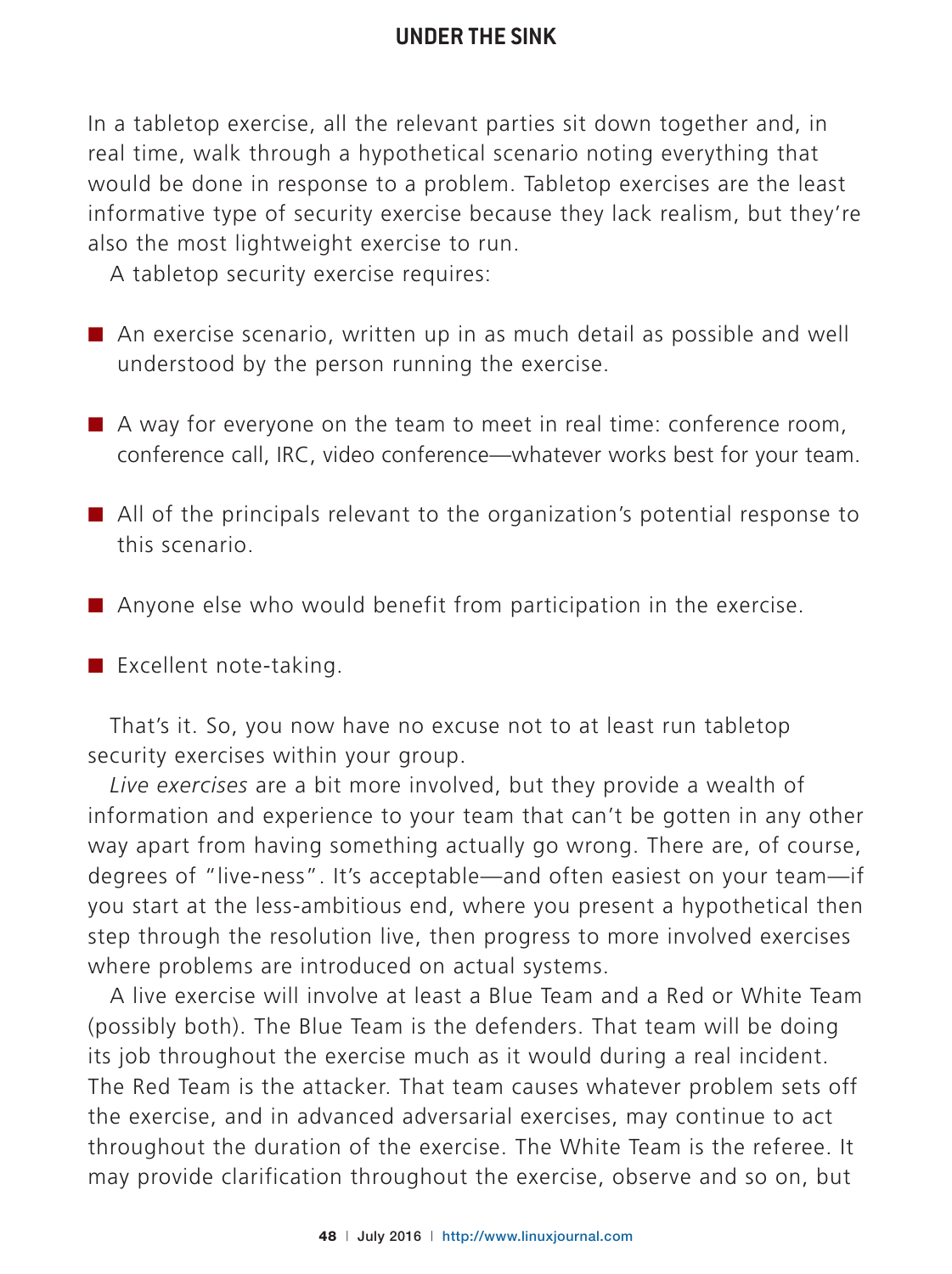should not be actively participating (usually).

The most important part of preparation for a live exercise is setting and communicating the boundaries of the exercise. Consider the following:

■ Who should be informed that the exercise is going on? Until your organization's information security is fairly mature, this should be everyone within the organization. Once live exercises are part of your regular routine, it can become fun to schedule some exercises in secret, telling only key members of the Red and White teams when it will happen, in order to get more realistic responses. Surprise exercises tend to end badly in organizations that aren't very practiced at running exercises, however, because if not planned carefully, they can backfire. Also, consider whether to inform anyone outside the organization. For example, you might want to warn your data center's staff (if you colocate) before running an exercise to prevent them from initiating a security incident upon observing suspicious traffic to/from your systems.

■ How much degradation of live services is acceptable due to an exercise, *and how will you ensure that this limit is not exceeded?* Live exercises can be unpredictable. This is good, because real incidents are unpredictable. However, it is important to scope exercises so that they don't exceed the organization's tolerance for interruptions to normal service. Once you have a great deal of practice running exercises, you'll be able to play it closer to the wire, but while your organization is new at this, consider limiting security exercises to operating on non-production systems, and/ or systems that are easily re-imaged after the exercise.

■ How will you clean up the mess after the exercise and ensure that it *was cleaned up thoroughly?*

■ How will you handle conflicts between the security exercise and *other duties?* Ideally, the answer here is "the same way we would handle conflicts between a real incident of this magnitude and other duties". However, institutionalizing that will take work in most organizations. Beginning with lower-grade simulated incidents (for which diverting effort from other projects might not be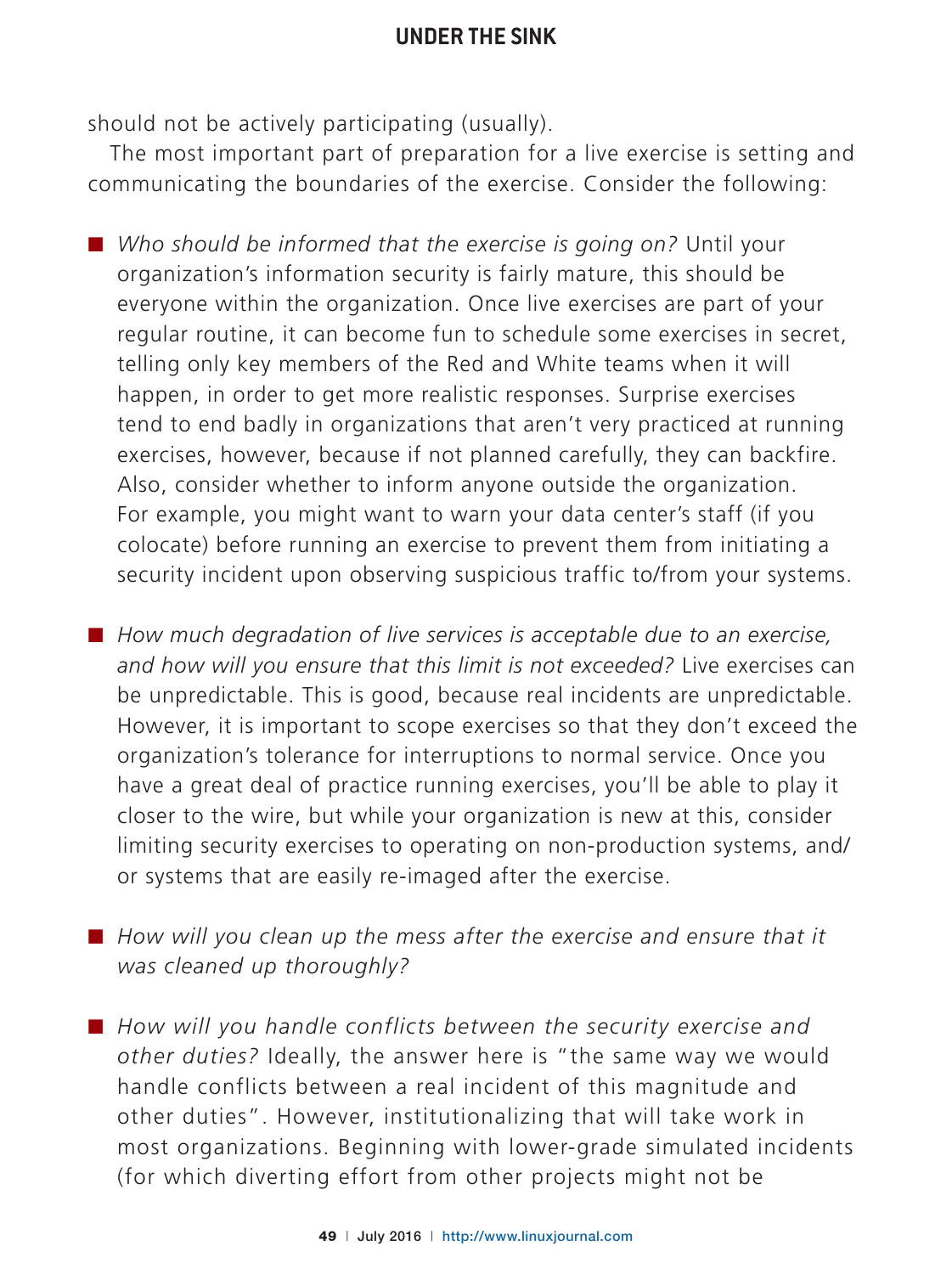acceptable in real life) and working your way up may help. After a few successful responses, plan to simulate a more critical incident (preferably while nobody is in the middle of putting out any reallife fires) and see how your teams do. If adequate effort isn't shifted to the exercise, it's important to point this out as a metric of how a real exercise will be treated. It's been my observation that managers who refuse to reallocate effort during an exercise almost always refuse to reallocate effort (or reallocate more than inadequate, token effort) during a real incident.

#### **Red Team**

When forming the Red Team, do your best to pull members of your staff who have not been on the Red Team in the past, or at least not recently. Using non-security-team personnel on the Red Team and rotating those personnel regularly can provide an incredible morale boost to your organization because:

- $\blacksquare$  It's fun and different from being the defender.
- $\blacksquare$  It's a good learning experience.
- $\blacksquare$  It keeps people from feeling like being on the Blue Team is a test.
- $\blacksquare$  It builds investment in the success of security exercises.

Not everyone on the Red Team needs to be technical. Plenty of exercises can have a social-engineering aspect to them, and those are carried out just as well by non-technical staff from time to time.

Give the red team plenty of preparation time, but urge them to keep the nature of the planned exercise a secret. Most white-hats who don't do security full time (and many who do!) don't have much experience carrying out mischief, so they'll need time to familiarize themselves with tools and test techniques. This becomes faster and more lightweight the longer your organization does security exercises, because once you are practiced, there likely will be one experienced Red Team member participating in each exercise to help the less-experienced ones.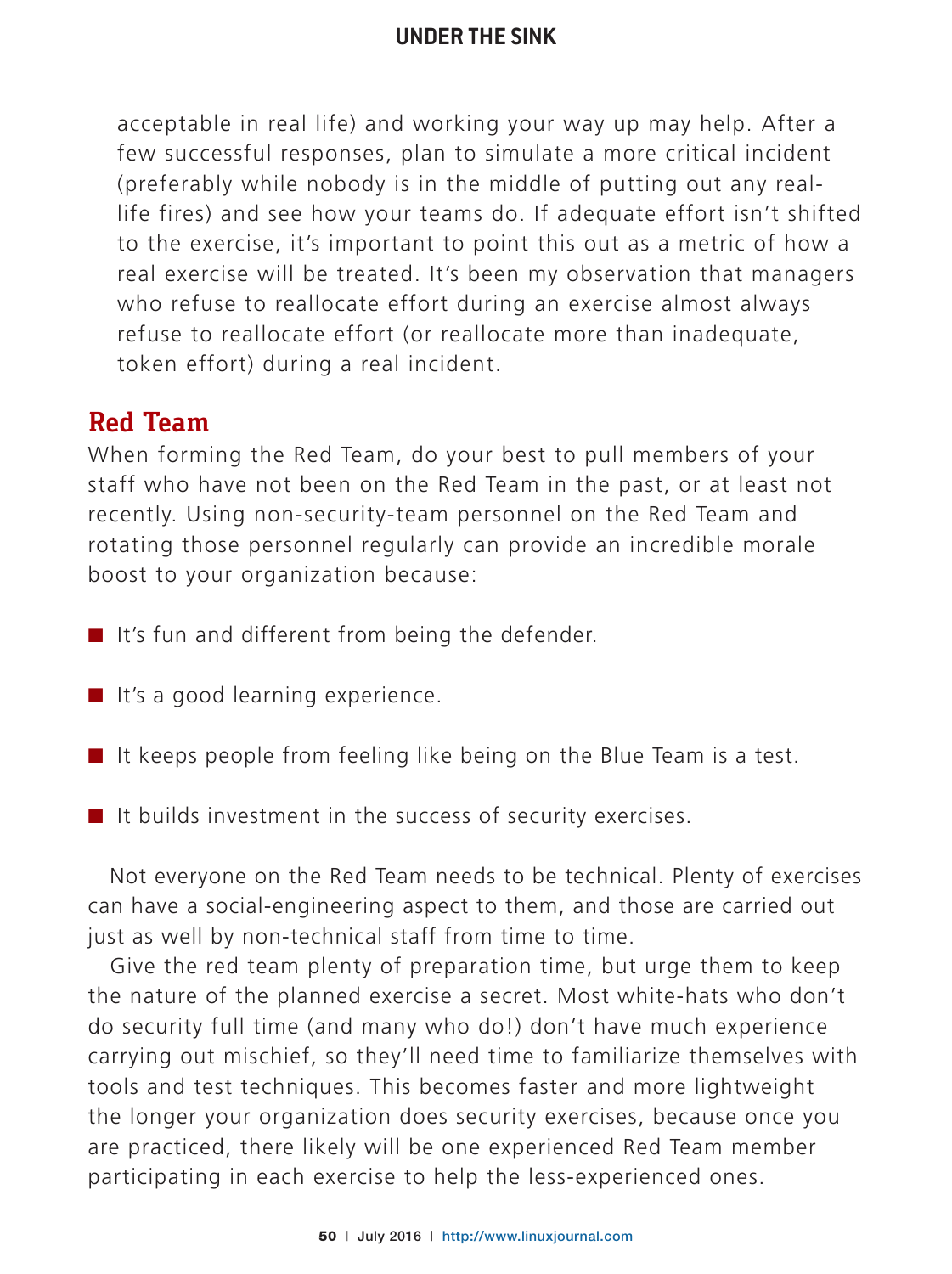# **White Team**

Not all exercises need a White Team. However, if any part of the exercise is hypothetical rather than happening live, a White Team is necessary to answer any questions not explained in the hypothetical. The White Team may have to improvise, if it's asked something the exercise designer did not expect!

White Team members often play bit parts in the exercise as well, representing entities outside the project, such as frustrated users or curious reporters.

#### **Blue Team**

The Blue Team is everyone not explicitly placed on the White or Red Team and not explicitly excluded from the exercise. The Blue Team is generally responsible for reacting to the simulated security incident as it would to a real one. The main differences will be that, unless you have a partner organization that participates in your security exercises, any outside communication that would happen in a real incident is directed instead at the White Team during exercises.

# **Follow Through**

It is of paramount importance that members of every team record their actions and ideas throughout the exercise. The most important part of any exercise is what is learned from it, and if the knowledge isn't captured, the team as a whole won't learn.

# **Debriefing**

Debriefing an exercise ideally is done within a few hours of the exercise's conclusion. However, with longer, more complex exercises, this may not be possible. I cannot stress enough the importance of good recordkeeping to ensure that nothing significant is forgotten before the debrief.

Typically, the incident response leader (Blue Team lead) is responsible for writing a report on the exercise. However, it's been my preference to ask that person to withhold the report until *after* everyone involved in the exercise has had a meeting to debrief the exercise so as not to taint anyone else's recollections.

The debriefing meeting should walk through the exercise from start to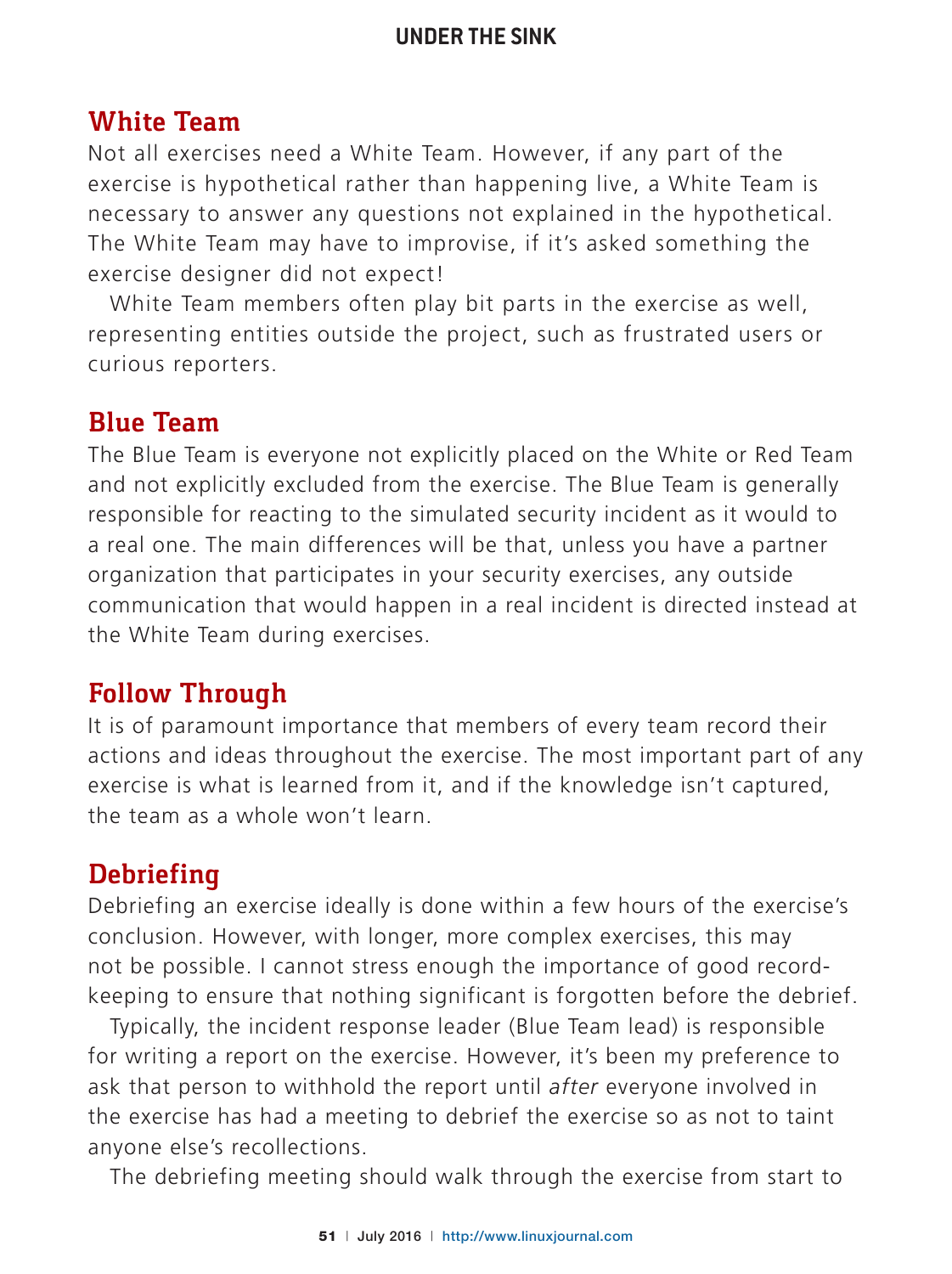finish, giving everyone who participated the chance to voice thoughts, opinions and observations. Anyone interested should have the opportunity to ask questions, and good notes should be taken so that the Blue Team incident response team lead can integrate anything new and interesting into the final report.

# **The Report**

Report-writing may sound boring, but it's an essential part of the process. You've just invested quite a bit of time and effort in a learning exercise. Losing what you've learned would negate that investment. It is important to get the details down so you can refer back to them later when you want to compare a similar incident (real or simulated) or remember how some piece of software or equipment performed. It's also important to have enough information to back up the conclusions and recommendations at the end of your report.

Reports don't have to be fancy or formal if that's not your organization's usual mode of communication. What they should have is a narrative describing the exercise—who was there, what happened, what the timeline was—a summary of what was learned and any suggestions as to how security could be improved through technical controls, policy, training, resource allocation or other methods.

# **Don't Put It in a Drawer**

Finishing the report is not the end of the exercise: your organization either needs to implement the recommendations made in the exercise report, or the person who accepts risk on behalf of your organization needs to document which recommendations will not be implemented and why.

# **Lather, Rinse, Repeat**

These exercises are not an effort to train until you succeed but to train until you can't fail. Although no security program is perfect, if you've trained to the point of near perfection against advanced persistent threat drills, runaway script kiddies become child's play.

In the event of a true failure, the exercise should be rerun with a slight variation within six months. This verifies that new training and controls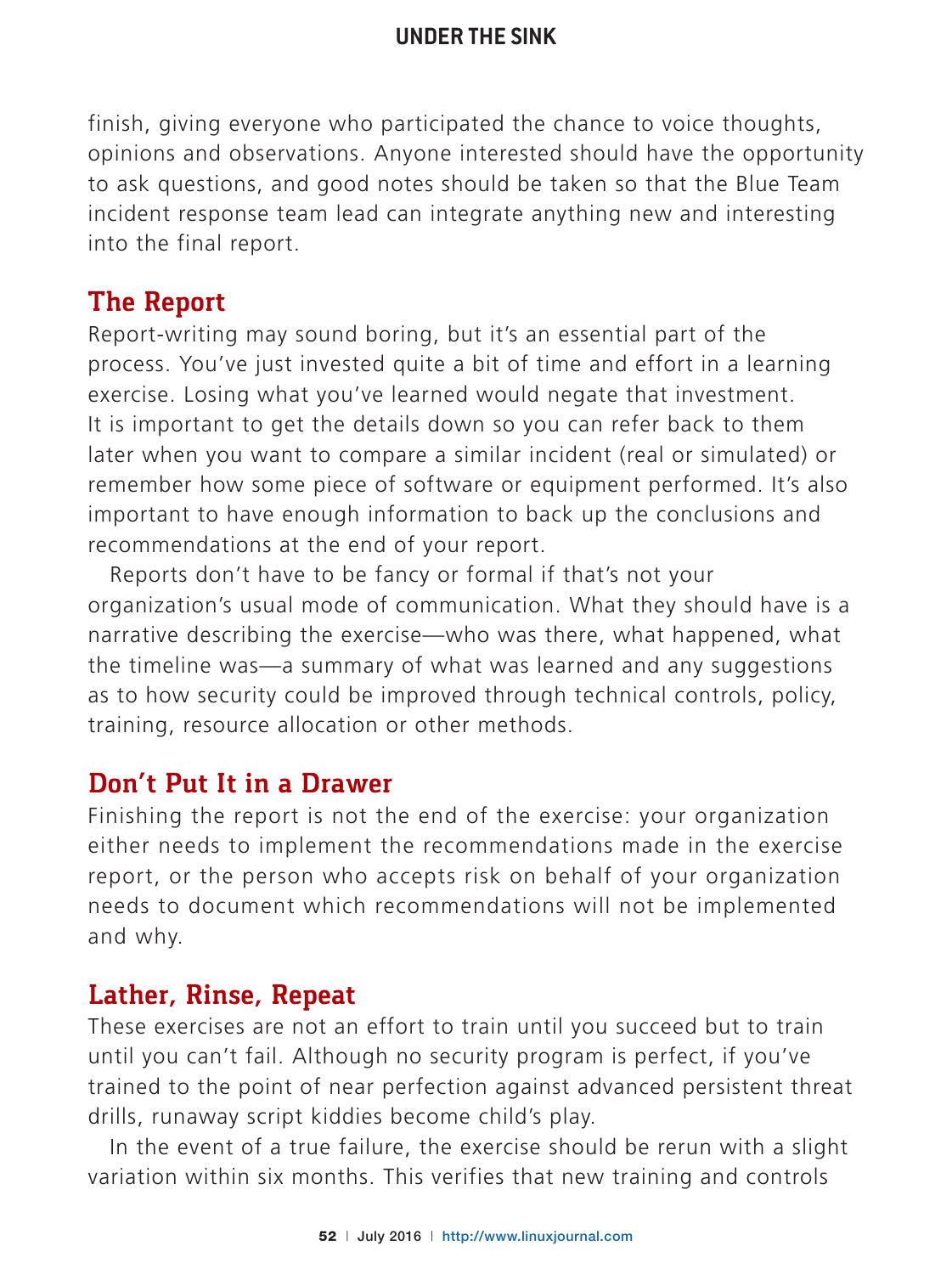have remedied the problem, provides needed practice and gives the team an opportunity to overcome the loss, increasing morale.

# **Tips and Tricks**

Here are some pseudo-random thoughts about planning, running and using the information from security exercises:

- $\blacksquare$  Keep track of what is learned in exercises, and keep copies of exercise reports. Ideally, these are great fodder for demonstrating the success of your efforts in improving information security for your project. In the worst case, when recommendations go unheeded, referring decisionmakers back to this after a real incident often can bring them around to taking security issues more seriously in the future.
- $\blacksquare$  Have fun! Be willing to see exercises as a game. Encourage creativity and limits-testing. Drop funny Easter eggs into the exercise. This is how you'll get the best bang for your buck in terms of learning and morale.
- $\blacksquare$  Be willing to adapt. The planned exercise doesn't have to be the exercise if something goes wrong. Pivot, and keep everyone on their toes.
- $\blacksquare$  Consider how you'd like your team to respond during real incidents, and be sure that this is the behavior you encourage during exercises.
- $\blacksquare$  Treat every exercise like a success, even when the results are embarrassing. If your incident response usually goes perfectly smoothly, your exercises aren't hard enough. Expect some things to need tweaking after most exercises. It is very important that your team members not see security exercises as an opportunity for them to be graded. If someone performs badly, your response should be that more training is required.
- $\blacksquare$  Start small, and build the difficulty and complexity of exercises over time. Just like weightlifters can't lift 400 pounds on the first day or progress if they don't add weight over time, a team won't get better if it's not challenged. If you are in fact learning, what was challenging last month won't be challenging next year.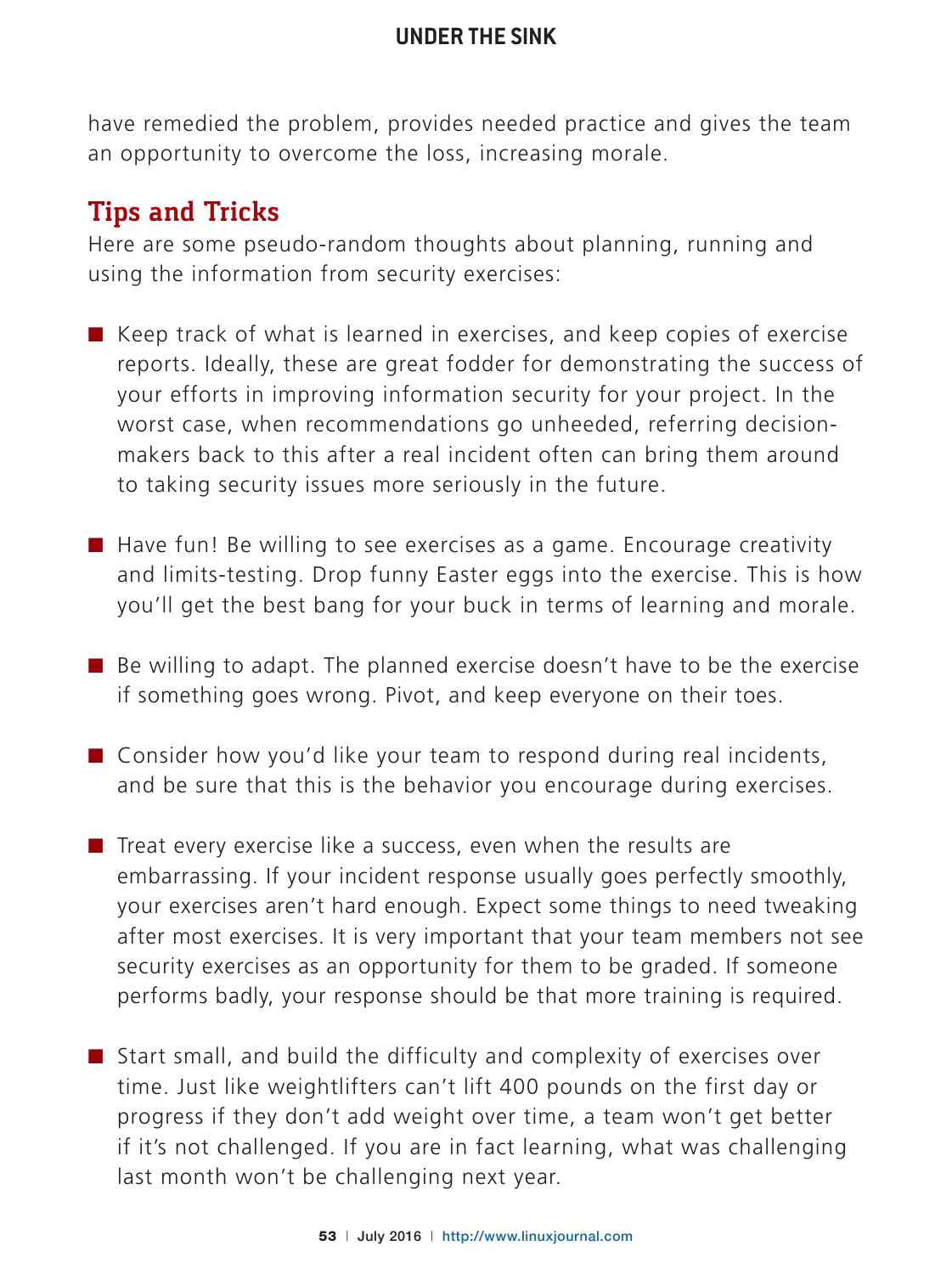- Notes and debrief discussion from Red, White and Blue Team members will identify additional scenario opportunities. Keep track of these ideas as they come up so you have them at the ready when you need to come up with a scenario.
- If you experience resistance to security exercises from The Powers That Be, figure out what influential people you can invite to the Red Team for an exercise. Don't make them token members; make sure they are active and having fun. This tends to turn people around on the practice.

 $\blacksquare$  Don't try too hard for absolute realism in all exercises. Realism is where you begin, but if you are willing to venture into the unreal occasionally, you will learn more. The best Red/Blue exercise I ever participated in was part of an ICS-CERT training out at their facility in Idaho. They built out a surprisingly realistic playground for us to attack and defend, then set us loose with a ridiculous constraint: under no circumstances can you take this infrastructure down to fix its obviously life-threatening problems. No sane person issues that edict in real life. However, not being able to take down the network that the White Team so helpfully built with security akin to Swiss cheese after a mouse convention and shore it up before attackers struck made the Blue Team—of which I was a part—try things we'd never do in real life. I found myself breaking into my own systems to reclaim them from the Red Team, using ARP-spoofing tricks I'd thought died out in the 1990s to reclaim IP addresses on my internal network, and all sorts of other shenanigans. It made me think fast about how the Red Team was operating, and it led me to teach the other Blue Team members details of OSI layer 2 manipulation that many had not been exposed to.

■ If the White Team is experienced in exercise design and experienced in running live exercises, do not be afraid to break my non-interference rule. In the aforementioned ICS-CERT training, the White Team kept us on our toes in part by messing with whomever was in the lead and helping whichever team was struggling, in subtle ways. If done badly, White Team interference can ruin an exercise. If done well, it can ensure that everyone is pushed to the limits, even when the Red and Blue Teams have a significant disparity in skill, resources or team cohesion. $\square$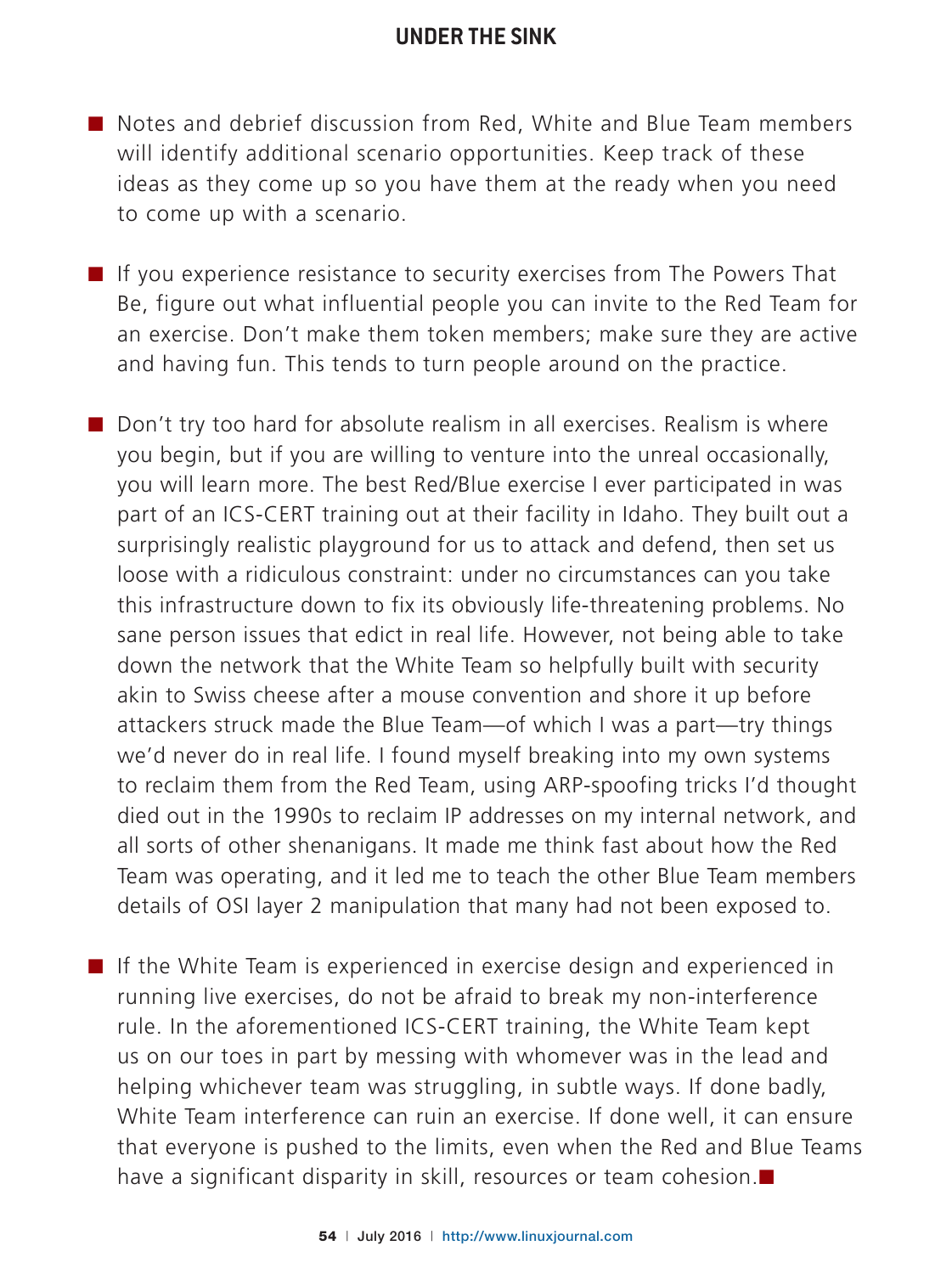# **Example Security Exercises**

# **1) It's Gone**

Pick a system, any system. Think of a reason why it's completely hosed—failure of the entire RAID array, fire in the data center, evil script kiddies, sysadmin mistake and see how your team copes. Some questions to ask when all is done:

- $\blacksquare$  If you don't have another of these systems to fail over to, where are your users going while the system is down? What stopped working and for how long?
- $\blacksquare$  If you have a failover system, how long did it take to fail over? What did your users experience in the meantime?
- How hard was it to replace the system? Were backups adequate? Did the available personnel know what to do and have the authority to do it?
- $\blacksquare$  What data was lost? Are backups being made often enough?
- $\blacksquare$  Were any other systems impacted by this system's death? For example, if your LDAP server died suddenly, did administrators still have access to other systems? Did anything fail open?

# **2) Naughty Ned**

Choose a team member with elevated privileges (any member of your security or systems administration/ops team is usually a good choice, so might be a leadership team member or a developer). Pretend he or she has been fired, and revoke all of his or her privileges. Now he or she gets to cause whatever chaos he or she can with any privileges that remain. This is a great way to test your off-boarding checklist.

# **3) Wolf in Sheep's Clothing**

Most of the Red Team plays the part of ordinary users here. One plays a malicious user. Can the Blue Team terminate the malicious user's activity without negatively impacting any of the nice users?

# **4) Committer Should Be Committed**

This is a great one for software development teams. A developer, working while sleep-deprived (thank you Red Team), has committed something to the master branch of the repo that he or she shouldn't have. It might have been login credentials for an internal system or naked pictures of the boss' dog—the content doesn't matter. The important thing is that it has to go.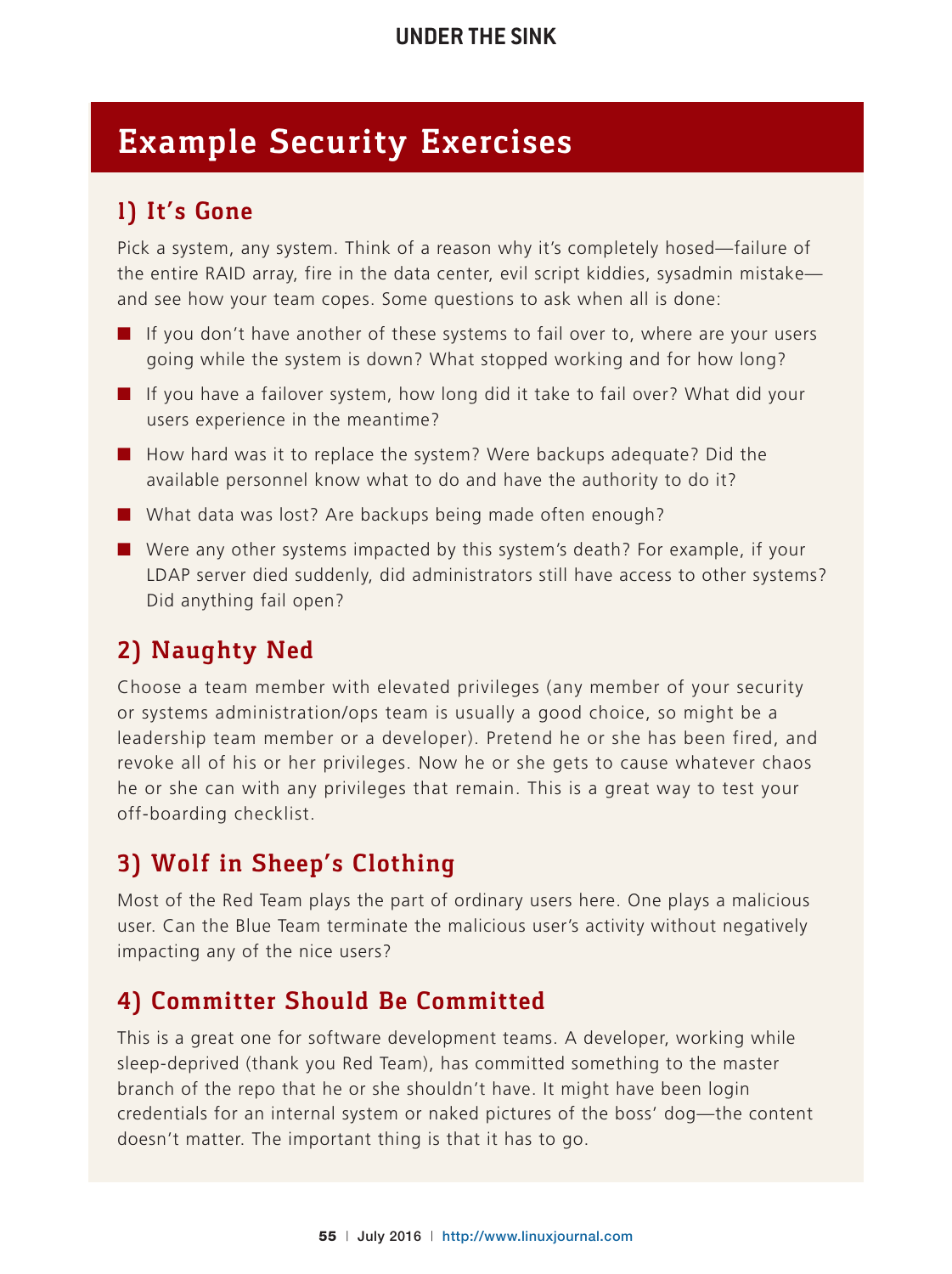See how your team removes the offending data both from the working tree *and* the repository history, without breaking everyone's workflow beyond recognition.

# **5) Operation!**

If you run a DevOps environment, this one's for you. It's far too easy for deployment workflows to end up with very low bus factors (the number of people who must be hit by a bus before the project is doomed or at least in serious trouble). Watch a deployment or two and figure out who the 1–3 most critical people are in that path, then declare them unreachable for the purpose of the exercise.

Now, suppose that a critical security vulnerability has been found in your deployed product. Challenge your team to make a trivial code change (for example, add a comment saying "We did it!" to the code at a specified point), then run your entire test suite and deploy the code with those critical people gone.

# **6) Finger in the Dam**

Find a (hopefully fairly harmless) proof-of-concept for the most recent security vulnerability for which you applied patches. Run it against everything and find out whether the hole really was plugged.

# **7) Negative Nancy**

Have a Red Team member contact your primary customer support avenue, playing the part of a user who is absolutely certain that his or her private information entrusted to your service has been compromised. Bonus points if the character is a "difficult" personality. See how the team handles it.

# **8) Fell Off a Truck**

Your primary authentication database has fallen off a truck (your choice whether this is your database of external user accounts or something for internal personnel only). Demonstrate how you would notify those affected and force password resets. Bonus points if you can detect and flag attempts to use compromised credentials.

# **9) Ewe Did It**

Start an (otherwise innocuous) process on one of your systems that occupies as much RAM as it can get its hands on. See how long it takes for anyone to notice, and how they respond.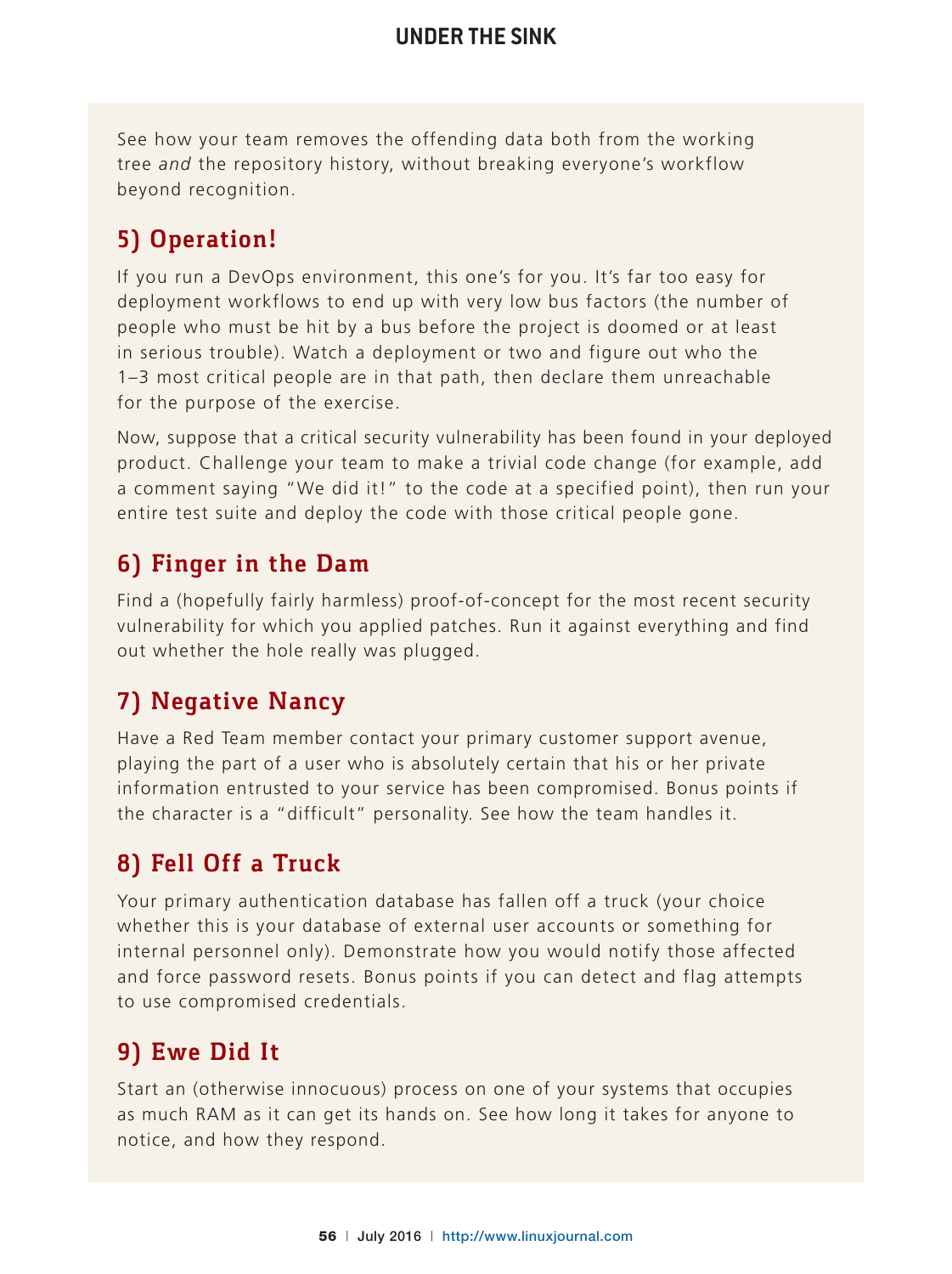#### **10) Stowaway**

Connect an unauthorized network device into your network and let it talk to something. See how your team tracks it down and removes it.

# **11) Exfiltration**

One of your employees has decided he or she would like your big, valuable, internal database. The Red Team tries to exfiltrate the target (any way it likes) without being detected.

# **12) Nosy Nelly**

One of your systems starts nmapping the network. Does anyone notice?

#### **13) Blame the Mailman**

A system that never should send mail starts sending (or trying to send) spam. What happens next?

# **14) Delivery**

In a disguise, try to make your way into some limited-access area of the building, such as your data center. It helps to appear pregnant, talk on the phone, tailgate someone, carry something heavy or insist you are making a delivery or have an appointment. See if anyone stops you.

# **15) Pick-Up Stix**

Drop some USB sticks around the building—in the parking lot, the restroom, a conference room, a lobby. Place an autorun executable on the sticks that notifies you when they are inserted in a machine that autoruns USB devices, and place an interesting-looking file on there that also tries to call home when opened.

# **16) Phishing Expedition**

Send a convincing phishing e-mail (with at least one flaw that a reasonable person would pick up on) to your staff, directing them to a fake login page and see who gives up their credentials. Note: this one is likely to rankle some people who feel duped when you come out and tell them what happened, but it's really good at driving home the importance of phishing awareness if you can afford the political fallout.